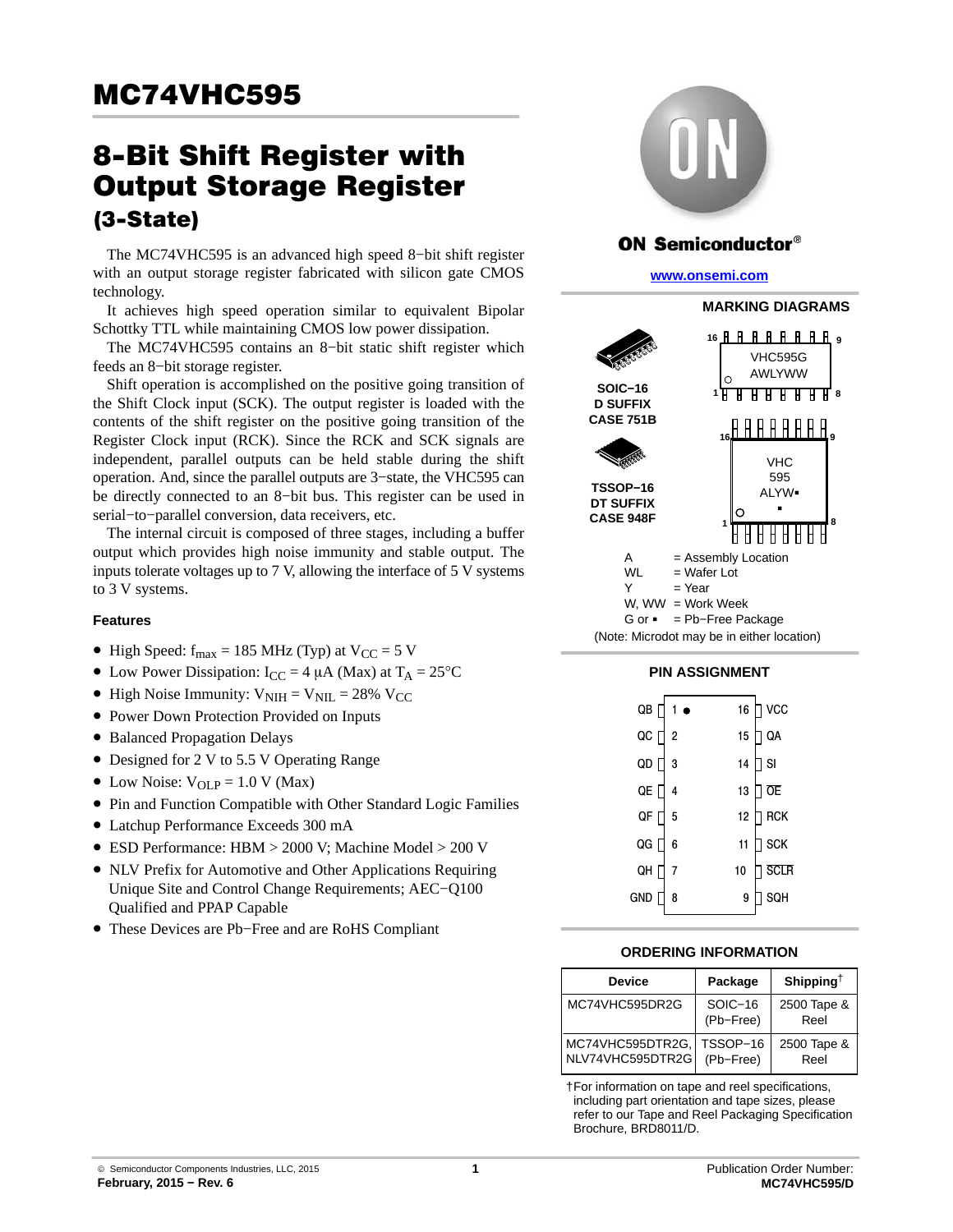



**IEC LOGIC SYMBOL**

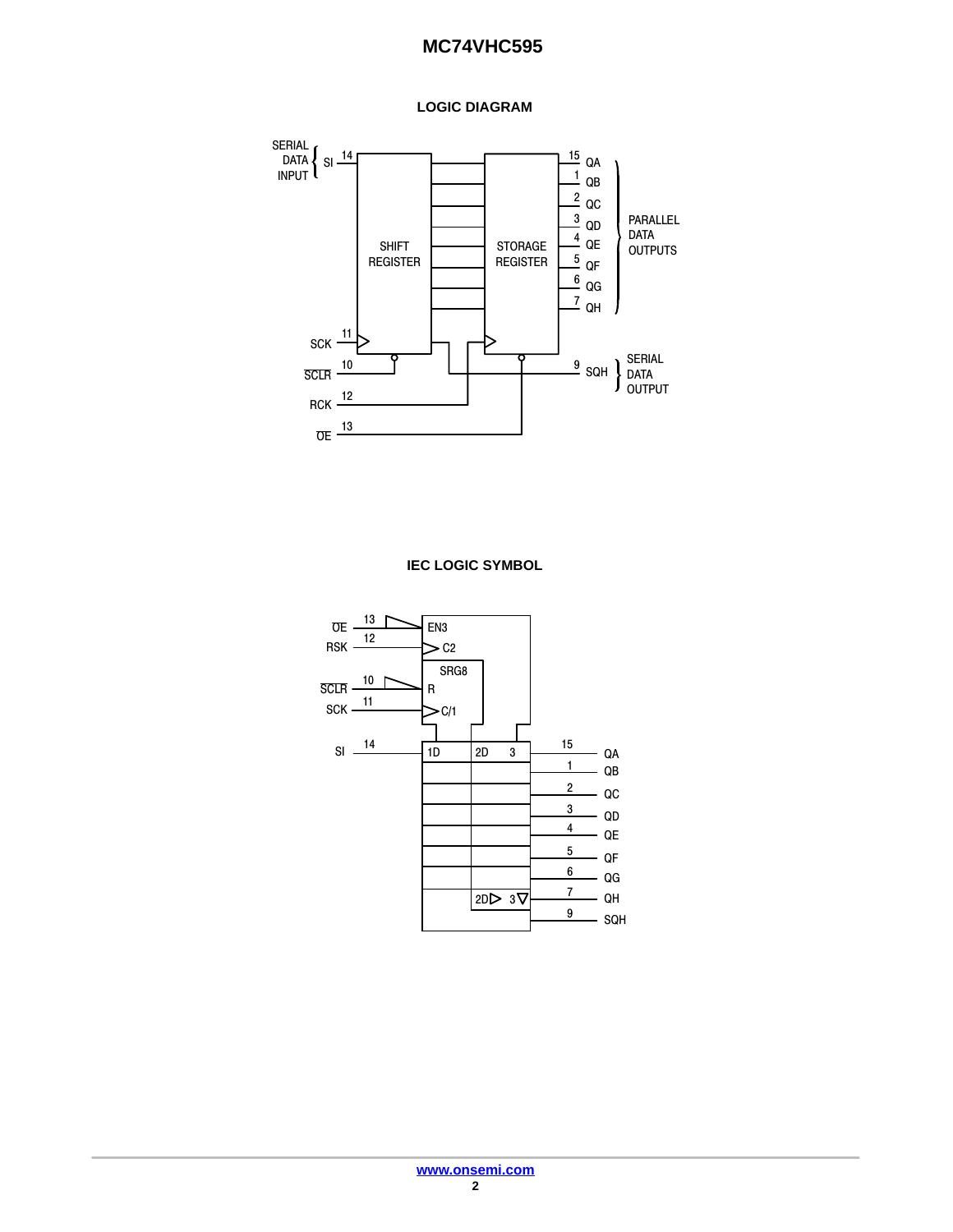## **EXPANDED LOGIC DIAGRAM**

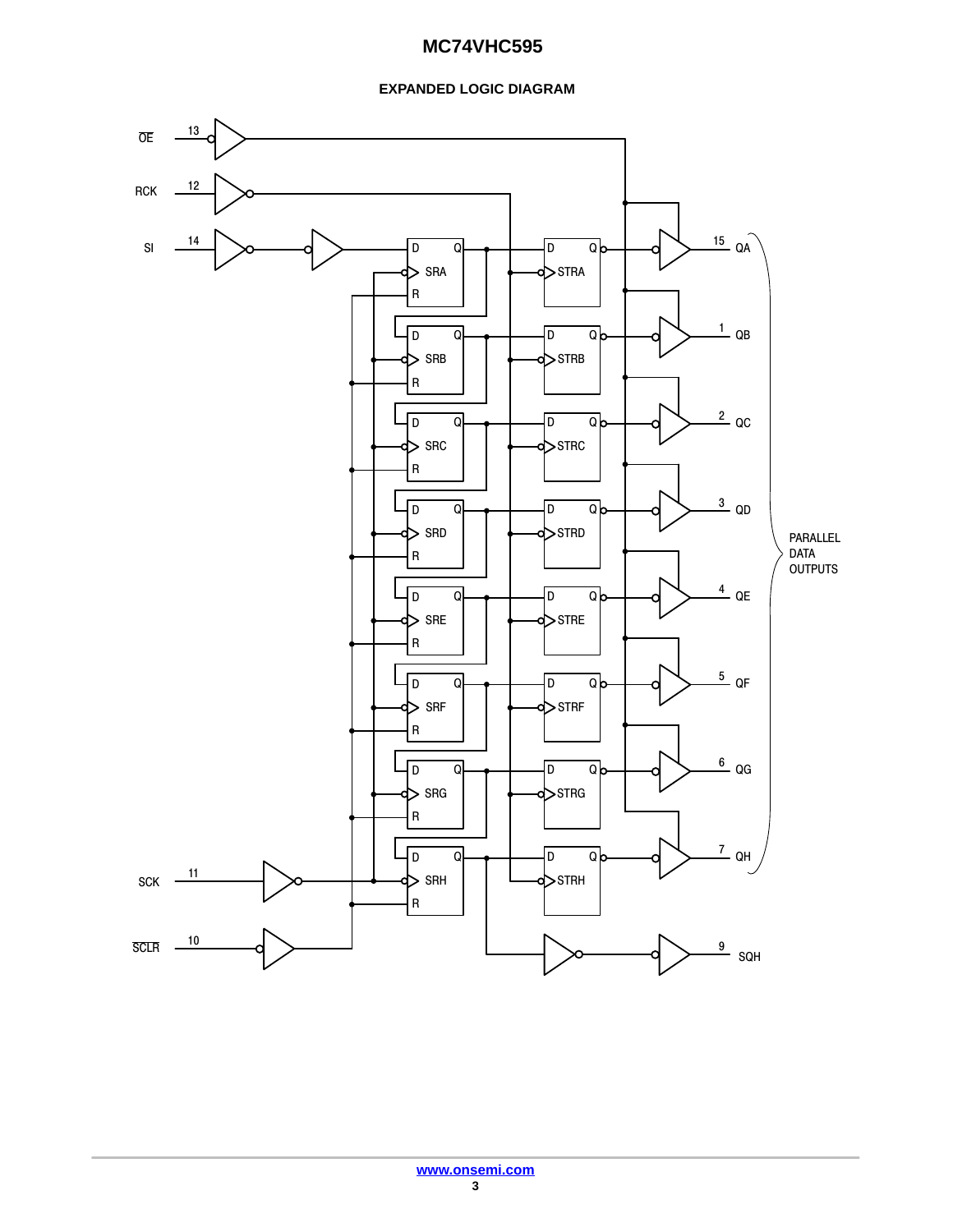| <b>FUNCTION TABLE</b> |
|-----------------------|
|-----------------------|

|                                                            |                 |                                | <b>Inputs</b>                         |                              |                            | <b>Resulting Function</b>                             |                                               |                                  |                                         |  |
|------------------------------------------------------------|-----------------|--------------------------------|---------------------------------------|------------------------------|----------------------------|-------------------------------------------------------|-----------------------------------------------|----------------------------------|-----------------------------------------|--|
| Operation                                                  | Reset<br>(SCLR) | <b>Serial</b><br>Input<br>(SI) | <b>Shift</b><br><b>Clock</b><br>(SCK) | Reg<br><b>Clock</b><br>(RCK) | Output<br>Enable<br>(OE)   | <b>Shift</b><br>Register<br><b>Contents</b>           | <b>Storage</b><br>Register<br><b>Contents</b> | <b>Serial</b><br>Output<br>(SQH) | <b>Parallel</b><br>Outputs<br>(QA – QH) |  |
| Clear shift register                                       |                 | X                              | X                                     | L, H, $\downarrow$           |                            |                                                       | U                                             |                                  | U                                       |  |
| Shift data into shift<br>register                          | H               | D                              | ↑                                     | L, H, $\downarrow$           | L                          | $D \rightarrow SR_A$ ;<br>$SR_N \rightarrow SR_{N+1}$ | U                                             | $SR_G \rightarrow SR_H$          | U                                       |  |
| Registers remains<br>unchanged                             | H               | X                              | L, H, $\downarrow$                    | X                            | L                          | U                                                     | $***$                                         | U                                | $***$                                   |  |
| Transfer shift register<br>contents to storage<br>register | H               | X                              | L, H, $\downarrow$                    | ↑                            |                            | U                                                     | $SR_N \rightarrow STR_N$                      | $\star$                          | SR <sub>N</sub>                         |  |
| Storage register remains<br>unchanged                      | X               | X                              | X                                     | L, H, $\downarrow$           |                            | $\star$                                               | U                                             | $\star$                          | U                                       |  |
| Enable parallel outputs                                    | X               | X                              | X                                     | X                            | L                          | $\star$                                               | $***$                                         | $\star$                          | Enabled                                 |  |
| Force outputs into high<br>impedance state                 | X               | X                              | X                                     | X                            | H                          | $\star$                                               | $***$                                         | $\star$                          | Z                                       |  |
| $SR = shift$ register contents                             |                 |                                | $D = data (L, H) logic level$         |                              | $\downarrow$ = High-to-Low |                                                       | * = depends on Reset and Shift Clock inputs   |                                  |                                         |  |

STR = storage register contents U = remains unchanged ↑ = Low−to−High \*\* = depends on Register Clock input

#### **MAXIMUM RATINGS\***

| Symbol           | <b>Parameter</b>                         |                                         | Value            | Unit         |
|------------------|------------------------------------------|-----------------------------------------|------------------|--------------|
| $V_{\rm CC}$     | DC Supply Voltage                        |                                         | $-0.5$ to $+7.0$ | V            |
| $V_{\text{in}}$  | <b>DC Input Voltage</b>                  | $-0.5$ to $+7.0$                        | $\vee$           |              |
| $V_{\text{out}}$ | DC Output Voltage                        | $-0.5$ to $V_{CC}$ + 0.5                | $\vee$           |              |
| ŀικ              | Input Diode Current                      | $-20$                                   | mA               |              |
| <b>l</b> ok      | <b>Output Diode Current</b>              | ±20                                     | mA               |              |
| $I_{\text{out}}$ | DC Output Current, per Pin               |                                         | ± 25             | mA           |
| $_{\rm{lcc}}$    | DC Supply Current, $V_{CC}$ and GND Pins |                                         | ± 50             | mA           |
| $P_D$            | Power Dissipation in Still Air,          | SOIC Packagest<br><b>TSSOP Packaget</b> | 500<br>450       | mW           |
| $T_{\text{stg}}$ | Storage Temperature                      |                                         | $-65$ to $+150$  | $^{\circ}$ C |

This device contains protection circuitry to guard against damage due to high static voltages or electric fields. However, precautions must be taken to avoid applications of any voltage higher than maximum rated voltages to this high−impedance circuit. For proper operation, V<sub>in</sub> and V<sub>out</sub> should be constrained to the range GND  $\leq$  (V<sub>in</sub> or V<sub>out</sub>)  $\leq$  V<sub>CC</sub>.

Unused inputs must always be tied to an appropriate logic voltage level (e.g., either GND or  $V_{CC}$ ). Unused outputs must be left open.

Stresses exceeding those listed in the Maximum Ratings table may damage the device. If any of these limits are exceeded, device functionality should not be assumed, damage may occur and reliability may be affected.

 $\dagger$ Derating  $-$  SOIC Packages:  $-7$  mW/ $^{\circ}$ C from 65 $^{\circ}$  to 125 $^{\circ}$ C

TSSOP Package: - 6.1 mW/°C from 65° to 125°C

#### **RECOMMENDED OPERATING CONDITIONS**

| Symbol           | <b>Parameter</b>                         | Min                                                         | Max    | Unit         |        |
|------------------|------------------------------------------|-------------------------------------------------------------|--------|--------------|--------|
| $V_{\rm CC}$     | DC Supply Voltage                        |                                                             | 2.0    | 5.5          | V      |
| $V_{in}$         | DC Input Voltage                         |                                                             |        |              |        |
| $V_{\text{out}}$ | DC Output Voltage                        |                                                             | 0      | $V_{\rm CC}$ | $\vee$ |
| Т <sub>А</sub>   | Operating Temperature, All Package Types |                                                             | $-55$  | $+125$       | °C     |
| $t_r$ , $t_f$    | Input Rise and Fall Time                 | $V_{\text{CC}} = 3.3V \pm 0.3V$<br>$V_{CC} = 5.0V \pm 0.5V$ | 0<br>0 | 100<br>20    | ns/V   |

Functional operation above the stresses listed in the Recommended Operating Ranges is not implied. Extended exposure to stresses beyond the Recommended Operating Ranges limits may affect device reliability.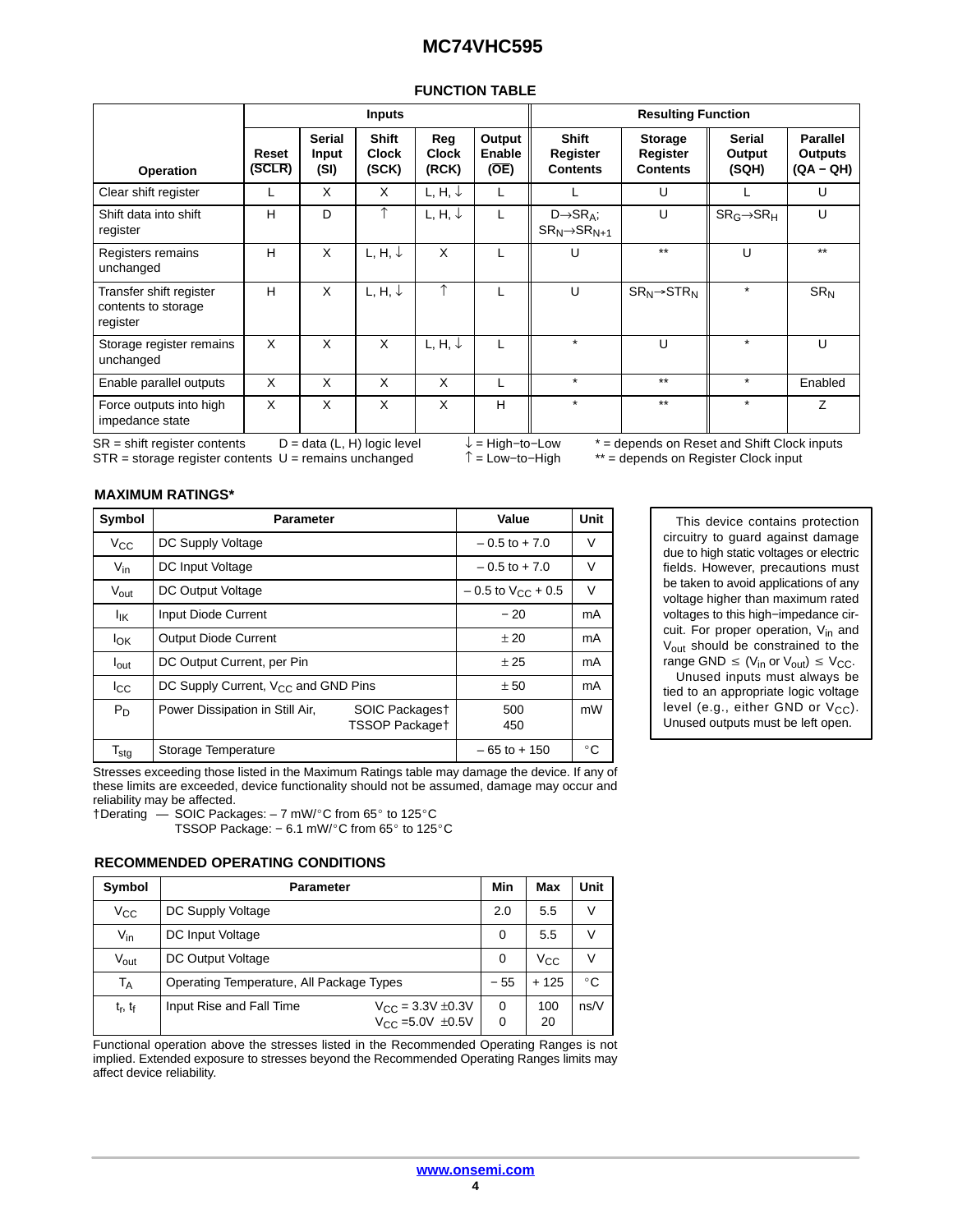The  $\theta_{JA}$  of the package is equal to 1/Derating. Higher junction temperatures may affect the expected lifetime of the device per the table and figure below.

## **DEVICE JUNCTION TEMPERATURE VERSUS TIME TO 0.1% BOND FAILURES**

| <b>Junction</b><br>Temperature °C | Time, Hours | Time, Years |
|-----------------------------------|-------------|-------------|
| 80                                | 1,032,200   | 117.8       |
| 90                                | 419,300     | 47.9        |
| 100                               | 178,700     | 20.4        |
| 110                               | 79,600      | 9.4         |
| 120                               | 37,000      | 4.2         |
| 130                               | 17,800      | 2.0         |
| 140                               | 8,900       | 1.0         |



**Figure 1. Failure Rate vs. Time Junction Temperature**

## **DC ELECTRICAL CHARACTERISTICS**

|                 |                                                                              |                                                                                                 | $V_{\rm CC}$             | $T_A = 25^{\circ}C$        |                   |                             | $T_A = \leq 85^{\circ}C$   |                             | $T_A = \leq 125^{\circ}C$  |                             |        |
|-----------------|------------------------------------------------------------------------------|-------------------------------------------------------------------------------------------------|--------------------------|----------------------------|-------------------|-----------------------------|----------------------------|-----------------------------|----------------------------|-----------------------------|--------|
| Symbol          | <b>Parameter</b>                                                             | <b>Test Conditions</b>                                                                          | (V)                      | Min                        | <b>Typ</b>        | Max                         | Min                        | <b>Max</b>                  | <b>Min</b>                 | <b>Max</b>                  | Unit   |
| V <sub>IH</sub> | Minimum High-Level<br>Input Voltage                                          |                                                                                                 | 2.0<br>3.0<br>4.5<br>5.5 | 1.5<br>2.1<br>3.15<br>3.85 |                   |                             | 1.5<br>2.1<br>3.15<br>3.85 |                             | 1.5<br>2.1<br>3.15<br>3.85 |                             | $\vee$ |
| $V_{IL}$        | Maximum Low-Level<br>Input Voltage                                           |                                                                                                 | 2.0<br>3.0<br>4.5<br>5.5 |                            |                   | 0.59<br>0.9<br>1.35<br>1.65 |                            | 0.59<br>0.9<br>1.35<br>1.65 |                            | 0.59<br>0.9<br>1.35<br>1.65 | $\vee$ |
| V <sub>OH</sub> | Minimum High-Level<br><b>Output Voltage</b><br>$V_{IN} = V_{IH}$ or $V_{II}$ | $V_{IN} = V_{IH}$ or $V_{IL}$<br>$I_{OH} = -50 \mu A$                                           | 2.0<br>3.0<br>4.5        | 1.9<br>2.9<br>4.4          | 2.0<br>3.0<br>4.5 |                             | 1.9<br>2.9<br>4.4          |                             | 1.9<br>2.9<br>4.4          |                             | $\vee$ |
|                 |                                                                              | $V_{IN} = V_{IH}$ or $V_{IL}$<br>$I_{OH} = -4$ mA<br>$I_{OH} = -8$ mA                           | 3.0<br>4.5               | 2.58<br>3.94               |                   |                             | 2.48<br>3.80               |                             | 2.34<br>3.66               |                             |        |
| $V_{OL}$        | Maximum Low-Level<br>Output Voltage<br>$V_{IN} = V_{IH}$ or $V_{II}$         | $V_{IN} = V_{IH}$ or $V_{IL}$<br>$I_{\Omega I} = 50 \mu A$                                      | 2.0<br>3.0<br>4.5        |                            | 0.0<br>0.0<br>0.0 | 0.1<br>0.1<br>0.1           |                            | 0.1<br>0.1<br>0.1           |                            | 0.1<br>0.1<br>0.1           | $\vee$ |
|                 |                                                                              | $V_{IN}$ = $V_{IH}$ or $V_{II}$<br>$I_{\Omega} = 4 \text{ mA}$<br>$I_{\Omega I} = 8 \text{ mA}$ | 3.0<br>4.5               |                            |                   | 0.36<br>0.36                |                            | 0.44<br>0.44                |                            | 0.52<br>0.52                |        |
| $I_{IN}$        | Maximum Input<br>Leakage Current                                             | $V_{IN}$ = 5.5 V or GND                                                                         | 0 <sub>to</sub><br>5.5   |                            |                   | ± 0.1                       |                            | ± 1.0                       |                            | ± 1.0                       | μA     |
| $I_{\rm CC}$    | <b>Maximum Quiescent</b><br><b>Supply Current</b>                            | $V_{IN}$ = $V_{CC}$ or GND                                                                      | 5.5                      |                            |                   | 4.0                         |                            | 40.0                        |                            | 40.0                        | μA     |
| $I_{OZ}$        | Three-State Output<br>Off-State Current                                      | $V_{IN} = V_{IH}$ or $V_{II}$<br>$V_{\text{OUT}} = V_{\text{CC}}$ or<br><b>GND</b>              | 5.5                      |                            |                   | ± 0.25                      |                            | ± 2.5                       |                            | ± 2.5                       | μA     |

Product parametric performance is indicated in the Electrical Characteristics for the listed test conditions, unless otherwise noted. Product performance may not be indicated by the Electrical Characteristics if operated under different conditions.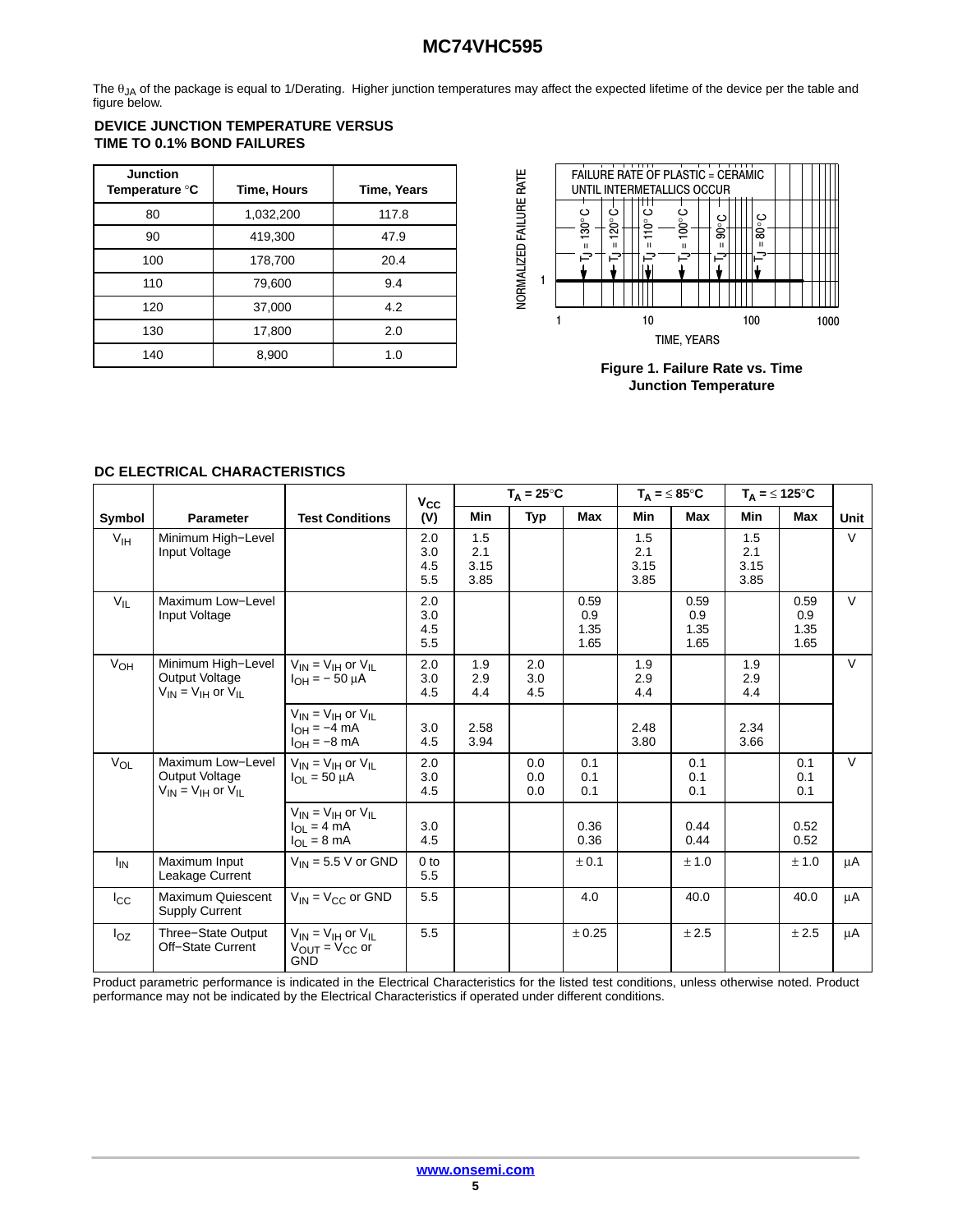## **AC ELECTRICAL CHARACTERISTICS** (Input  $t_r = t_f = 3.0$ ns)

|                                        |                                                                                       |                                                              |                              | $T_A = 25^{\circ}C$ |                | $T_A = \leq 85^{\circ}C$ |            |                            | $T_A = \leq 125^{\circ}C$ |              |            |
|----------------------------------------|---------------------------------------------------------------------------------------|--------------------------------------------------------------|------------------------------|---------------------|----------------|--------------------------|------------|----------------------------|---------------------------|--------------|------------|
| Symbol                                 | Parameter                                                                             | <b>Test Conditions</b>                                       |                              | Min                 | <b>Typ</b>     | Max                      | Min        | Max                        | <b>Min</b>                | Max          | Unit       |
| $f_{\sf max}$                          | Maximum Clock<br>Frequency (50%                                                       | $V_{CC} = 3.3 \pm 0.3$ V                                     |                              | 80                  | 150            |                          | 70         |                            | 70                        |              | <b>MHz</b> |
|                                        | Duty Cycle)                                                                           | $V_{CC} = 5.0 \pm 0.5 V$                                     |                              | 135                 | 185            |                          | 115        |                            | 115                       |              |            |
| t <sub>PLH</sub> ,<br>t <sub>PHL</sub> | Propagation<br>Delay, SCK to                                                          | $V_{\text{CC}} = 3.3 \pm 0.3 \text{ V}$                      | $C_L = 15pF$<br>$C_1 = 50pF$ |                     | 8.8<br>11.3    | 13.0<br>16.5             | 1.0<br>1.0 | 15.0<br>18.5               | 1.0<br>1.0                | 15.0<br>18.5 | ns         |
|                                        | SQH                                                                                   | $V_{CC} = 5.0 \pm 0.5 V$                                     | $C_L = 15pF$<br>$C_1 = 50pF$ |                     | 6.2<br>7.7     | 8.2<br>10.2              | 1.0<br>1.0 | 9.4<br>11.4                | 1.0<br>1.0                | 9.4<br>11.4  |            |
| $t_{\rm PHL}$                          | Propagation<br>Delay,                                                                 | $V_{CC} = 3.3 \pm 0.3 V$                                     | $C_L = 15pF$<br>$C_1 = 50pF$ |                     | 8.4<br>10.9    | 12.8<br>16.3             | 1.0<br>1.0 | 13.7<br>17.2               | 1.0<br>1.0                | 13.7<br>17.2 | ns         |
|                                        | CPLR to SQH                                                                           | $V_{CC} = 5.0 \pm 0.5 V$                                     | $C_L = 15pF$<br>$C_1 = 50pF$ |                     | 5.9<br>7.4     | 8.0<br>10.0              | 1.0<br>1.0 | 9.1<br>11.1                | 1.0<br>1.0                | 9.1<br>11.1  |            |
| $t_{\text{PLH}}$<br>t <sub>PHL</sub>   | Propagation<br>Delay, RCK to                                                          | $V_{\text{CC}} = 3.3 \pm 0.3 \text{ V}$                      | $C_1 = 15pF$<br>$C_L = 50pF$ |                     | 7.7<br>10.2    | 11.9<br>15.4             | 1.0<br>1.0 | 13.5<br>17.0               | 1.0<br>1.0                | 13.5<br>17.0 | ns         |
|                                        | QA-QH                                                                                 | $V_{CC} = 5.0 \pm 0.5 V$                                     | $C_L = 15pF$<br>$C_L = 50pF$ |                     | 5.4<br>6.9     | 7.4<br>9.4               | 1.0<br>1.0 | 8.5<br>10.5                | 1.0<br>1.0                | 8.5<br>10.5  |            |
| $t_{PZL}$<br>t <sub>PZH</sub>          | <b>Output Enable</b><br>Time,                                                         | $V_{\text{CC}} = 3.3 \pm 0.3 \text{ V}$<br>$R_1 = 1 k\Omega$ | $C_1 = 15pF$<br>$C_1 = 50pF$ |                     | 7.5<br>9.0     | 11.5<br>15.0             | 1.0<br>1.0 | 13.5<br>17.0               | 1.0<br>1.0                | 13.5<br>17.0 | ns         |
|                                        | OE to QA-QH                                                                           | $V_{\text{CC}} = 5.0 \pm 0.5 \text{ V}$<br>$R_L = 1 k\Omega$ | $C_1 = 15pF$<br>$C_L = 50pF$ |                     | 4.8<br>8.3     | 8.6<br>10.6              | 1.0<br>1.0 | 10.0<br>12.0               | 1.0<br>1.0                | 10.0<br>12.0 |            |
| $t_{PLZ}$<br>t <sub>PHZ</sub>          | <b>Output Disable</b><br>Time.                                                        | $V_{\text{CC}} = 3.3 \pm 0.3 \text{ V}$<br>$R_L = 1 k\Omega$ | $C_L = 50pF$                 |                     | 12.1           | 15.7                     | 1.0        | 16.2                       | 1.0                       | 16.2         | ns         |
|                                        | OE to QA-QH                                                                           | $V_{CC} = 5.0 \pm 0.5$ V $C_L = 50pF$<br>$R_L = 1 k\Omega$   |                              |                     | 7.6            | 10.3                     | 1.0        | 11.0                       | 1.0                       | 11.0         |            |
| $C_{IN}$                               | Input Capacitance                                                                     |                                                              |                              |                     | $\overline{4}$ | 10                       |            | 10                         |                           | 10           | pF         |
| $C_{OUT}$                              | Three-State<br>Output<br>Capacitance<br>(Output in<br>High-Impedance<br>State), QA-QH |                                                              |                              |                     | $\,6\,$        |                          |            | 10                         |                           | 10           | pF         |
|                                        |                                                                                       |                                                              |                              |                     |                |                          |            | Tunical @ 250C $V_{\rm c}$ |                           | E OV         |            |

C<sub>PD</sub> Power Dissipation Capacitance (Note 1) **Typical @ 25**°**C, VCC = 5.0V** 87 pF

1. C<sub>PD</sub> is defined as the value of the internal equivalent capacitance which is calculated from the operating current consumption without load.<br>Average operating current can be obtained by the equation: I<sub>CC(OPR)</sub> = C<sub>PD</sub> power consumption;  $P_D = C_{PD} \cdot V_{CC}^2 \cdot f_{in} + I_{CC} \cdot V_{CC}$ .

## **NOISE CHARACTERISTICS** (Input  $t_r = t_f = 3.0$ ns,  $C_L = 50pF$ ,  $V_{CC} = 5.0V$ )

|                  |                                           | $T_{\Delta} = 25^{\circ}C$ |        |      |
|------------------|-------------------------------------------|----------------------------|--------|------|
| Symbol           | <b>Characteristic</b>                     | Typ                        | Max    | Unit |
| VOLP             | Quiet Output Maximum Dynamic $V_{\Omega}$ | 0.8                        | 1.0    |      |
| VOLV             | Quiet Output Minimum Dynamic $V_{\Omega}$ | $-0.8$                     | $-1.0$ |      |
| V <sub>IHD</sub> | Minimum High Level Dynamic Input Voltage  |                            | 3.5    |      |
| <b>VILD</b>      | Maximum Low Level Dynamic Input Voltage   |                            | 1.5    |      |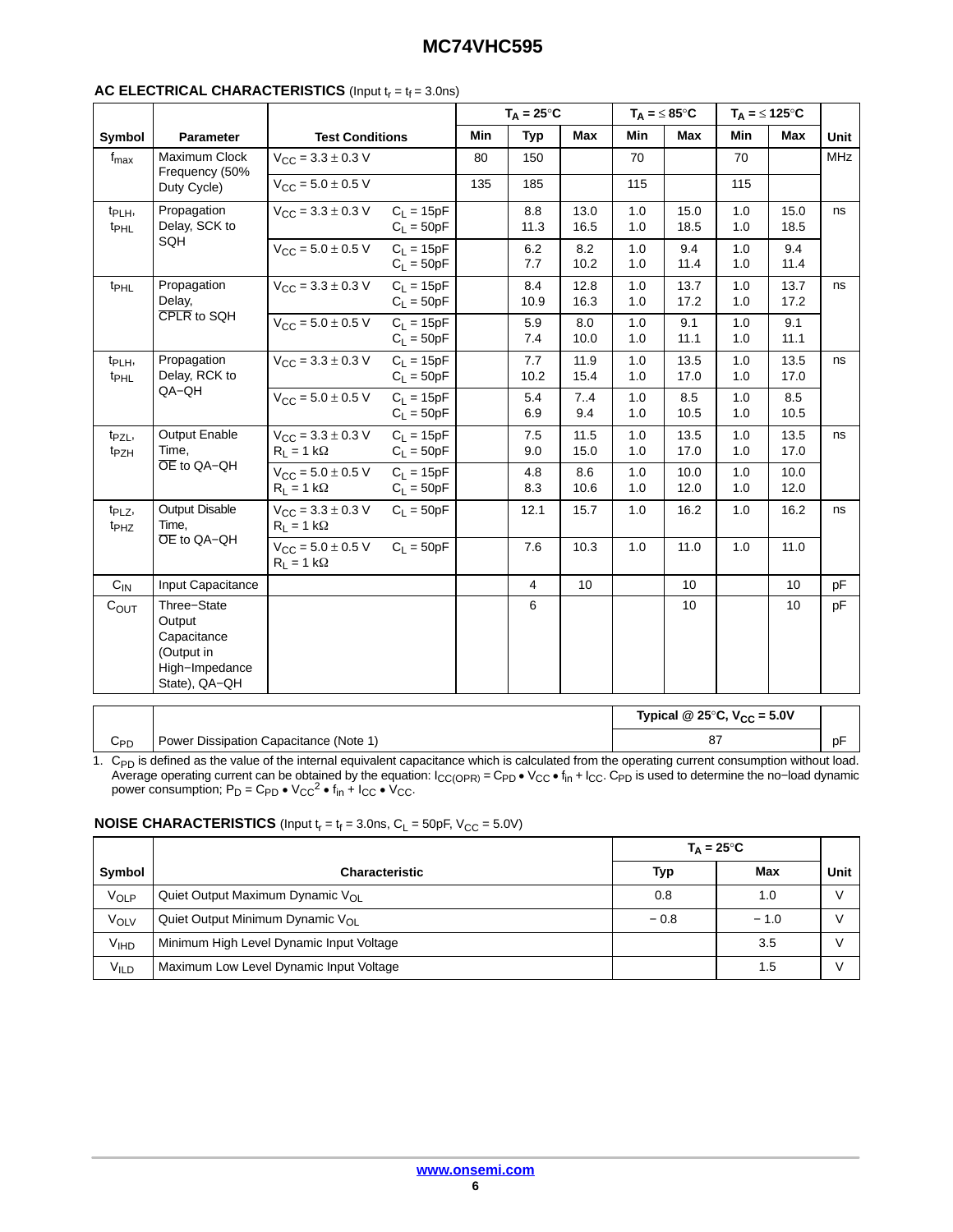## **TIMING REQUIREMENTS** (Input  $t_r = t_f = 3.0$ ns)

|                    |                            | $V_{\rm CC}$ | $T_A = 25^{\circ}C$ |            | $T_{\Delta}$ = -40 to<br>85°C | $T_{\Delta}$ = - 55 to<br>$125^\circ$ C |      |
|--------------------|----------------------------|--------------|---------------------|------------|-------------------------------|-----------------------------------------|------|
| Symbol             | <b>Parameter</b>           | v            | Typ                 | Limit      | Limit                         | Limit                                   | Unit |
| $t_{\rm su}$       | Setup Time, SI to SCK      | 3.3<br>5.0   |                     | 3.5<br>3.0 | 3.5<br>3.0                    | 3.5<br>3.0                              | ns   |
| $t_{\text{SU(H)}}$ | Setup Time, SCK to RCK     | 3.3<br>5.0   |                     | 8.0<br>5.0 | 8.5<br>5.0                    | 8.5<br>5.0                              | ns   |
| $t_{\text{su(L)}}$ | Setup Time, SCLR to RCK    | 3.3<br>5.0   |                     | 8.0<br>5.0 | 9.0<br>5.0                    | 9.0<br>5.0                              | ns   |
| t <sub>h</sub>     | Hold Time, SI to SCK       | 3.3<br>5.0   |                     | 1.5<br>2.0 | 1.5<br>2.0                    | 1.5<br>2.0                              | ns   |
| $t_{h(L)}$         | Hold Time, SCLR to RCK     | 3.3<br>5.0   |                     | 0<br>0     | $\mathbf 0$<br>$\Omega$       | 1.0<br>1.0                              | ns   |
| $t_{rec}$          | Recovery Time, SCLR to SCK | 3.3<br>5.0   |                     | 3.0<br>2.5 | 3.0<br>2.5                    | 3.0<br>2.5                              | ns   |
| $t_w$              | Pulse Width, SCK or RCK    | 3.3<br>5.0   |                     | 5.0<br>5.0 | 5.0<br>5.0                    | 5.0<br>5.0                              | ns   |
| $t_{W(L)}$         | Pulse Width, SCLR          | 3.3<br>5.0   |                     | 5.0<br>5.0 | 5.0<br>5.0                    | 5.0<br>5.0                              | ns   |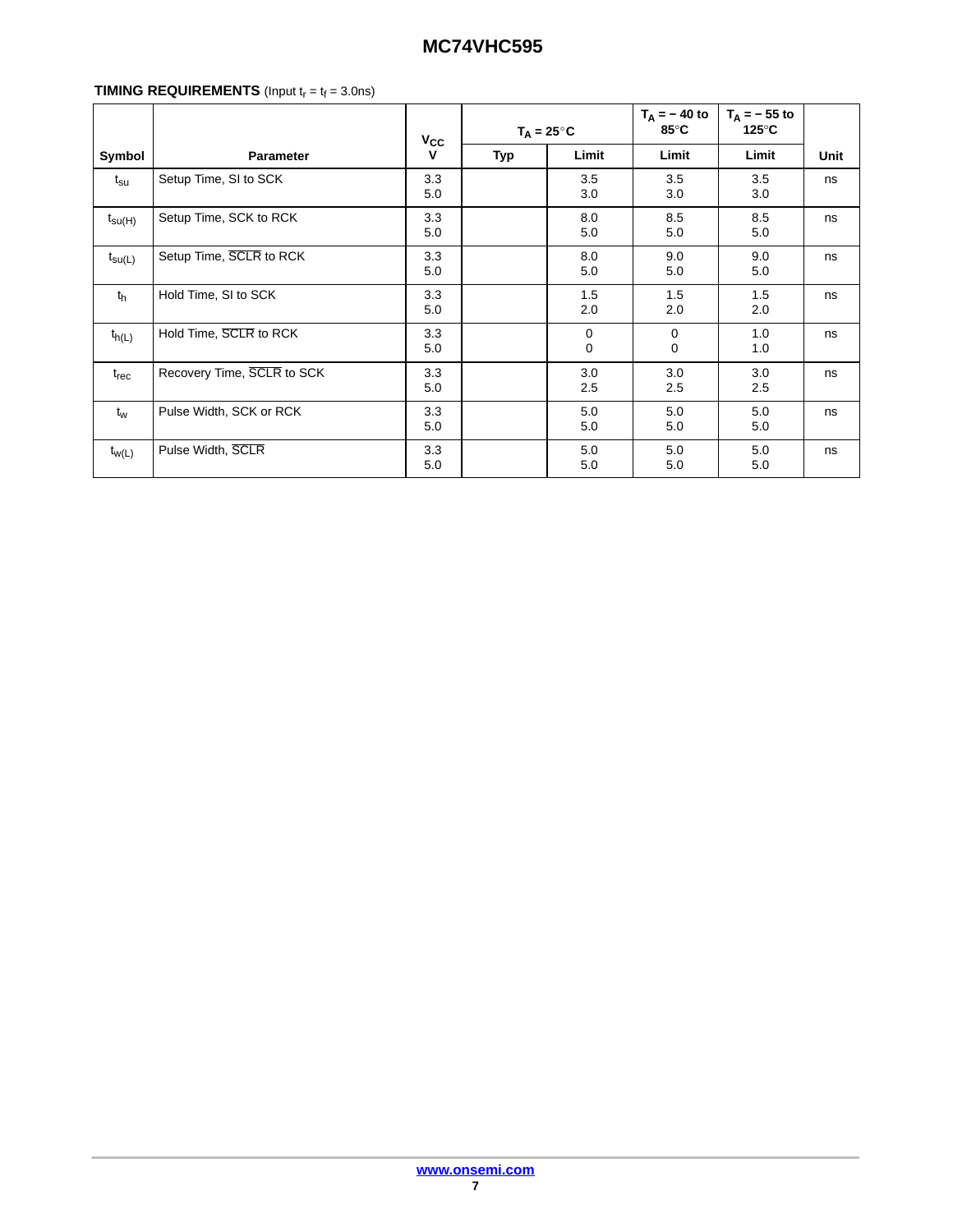## **SWITCHING WAVEFORMS**



















**TEST CIRCUITS**

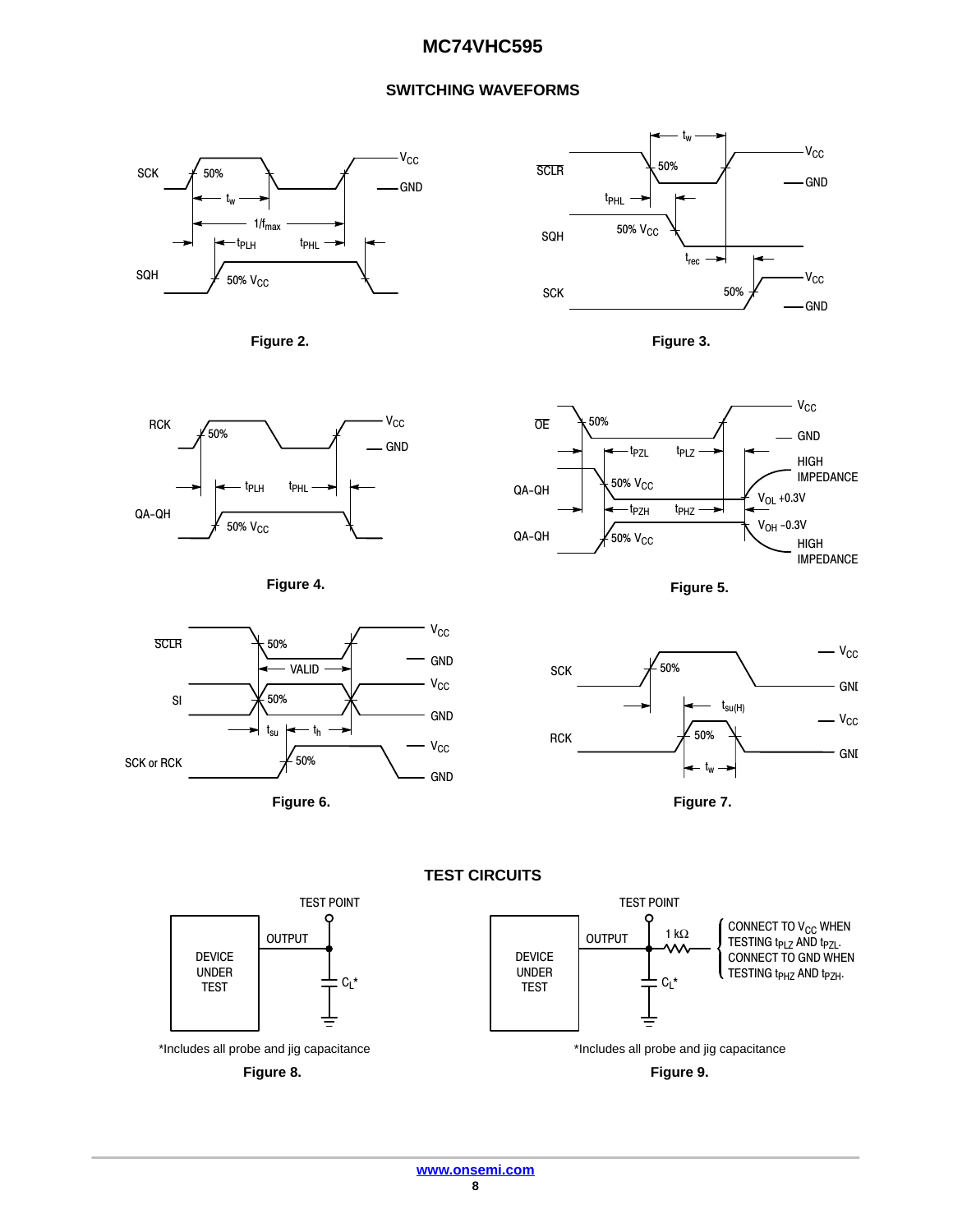## **TIMING DIAGRAM**



## **INPUT EQUIVALENT CIRCUIT**

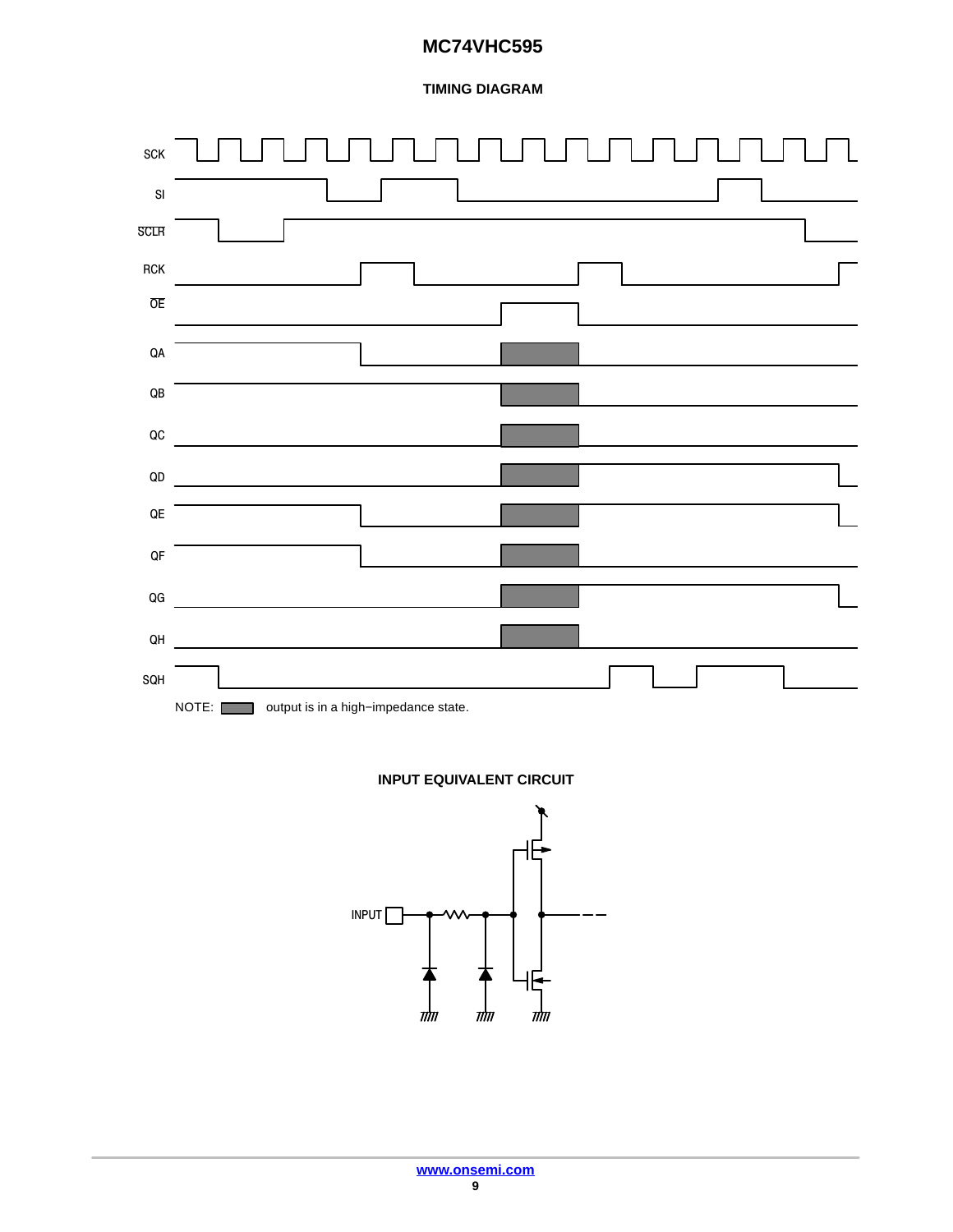#### **PACKAGE DIMENSIONS**





**G**

**SEATING PLANE −T−**

 $\bigcirc$  0.10 (0.004)

**D**

NOTES:

 $\blacksquare$ 1. DIMENSIONING AND TOLERANCING PER<br>ANSI Y14.5M, 1982.<br>2. CONTROLLING DIMENSION: MILLIMETER.<br>3. DIMENSION A DOES NOT INCLUDE MOLD<br>FLASH. PROTRUSIONS OR GATE BURRS. MOLD FLASH OR GATE BURRS SHALL NOT EXCEED 0.15 (0.006) PER SIDE.

4. DIMENSION B DOES NOT INCLUDE<br>
INTERLEAD FLASH OR PROTRUSION.<br>
INTERLEAD FLASH OR PROTRUSION SHALL<br>
NOT EXCEED 0.25 (0.010) PER SIDE.

ÇÇÇ 5. DIMENSION K DOES NOT INCLUDE DAMBAR PROTRUSION. ALLOWABLE DAMBAR PROTRUSION SHALL BE 0.08 (0.003) TOTAL IN EXCESS OF THE K DIMENSION AT MAXIMUM MATERIAL

CONDITION. 6. TERMINAL NUMBERS ARE SHOWN FOR REFERENCE ONLY. 7. DIMENSION A AND B ARE TO BE

DETERMINED AT DATUM PLANE −W−.

|                |              | <b>MILLIMETERS</b> |              | <b>INCHES</b> |
|----------------|--------------|--------------------|--------------|---------------|
| <b>DIM</b>     | <b>MIN</b>   | <b>MAX</b>         | MIN          | <b>MAX</b>    |
| A              | 4.90         | 5.10               | 0.193        | 0.200         |
| в              | 4.30         | 4.50               | 0.169        | 0.177         |
| C              |              | 1.20               |              | 0.047         |
| D              | 0.05         | 0.15               | 0.002        | 0.006         |
| F              | 0.50         | 0.75               | 0.020        | 0.030         |
| G              | 0.65 BSC     |                    | 0.026        | <b>BSC</b>    |
| н              | 0.18         | 0.28               | 0.007        | 0.011         |
| J              | 0.09         | 0.20               | 0.004        | 0.008         |
| J1             | 0.09         | 0.16               | 0.004        | 0.006         |
| κ              | 0.19         | 0.30               | 0.007        | 0.012         |
| K <sub>1</sub> | 0.19         | 0.25               | 0.007        | 0.010         |
|                | 6.40 BSC     |                    | 0.252 BSC    |               |
| M              | $\circ$<br>n | $8^{\circ}$        | $\circ$<br>n | $\circ$<br>8  |

**SOLDERING FOOTPRINT\***

**H**

c

**DETAIL E**